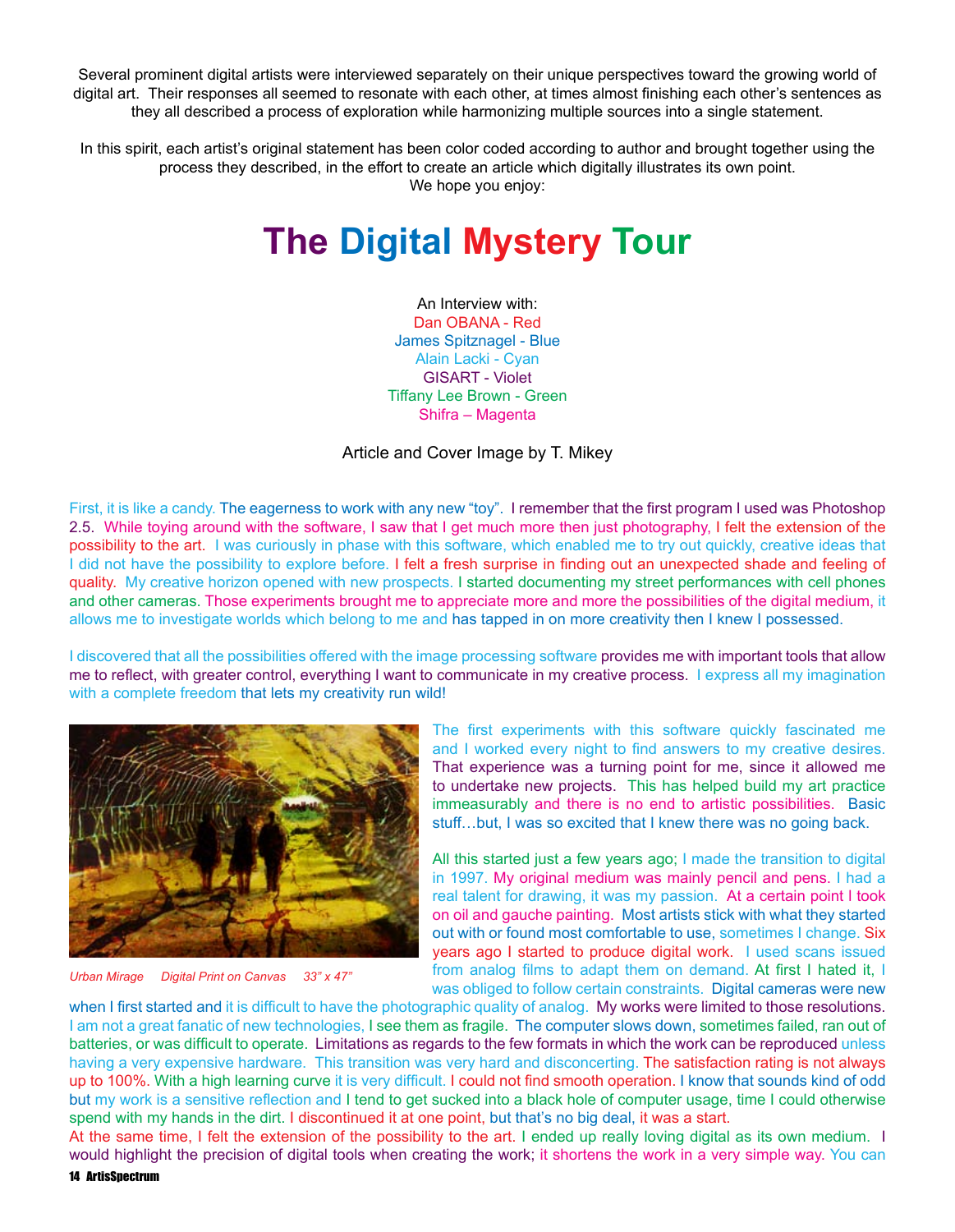control your work immediately, you can verify the expression of models, correct the light. No need to wait for developing, like you made before with Polaroids. The advanced brush function allows me to develop, from beginning to end, the whole creative process. I can expand various ideas and concepts through trial and error and control for myself all the magic corrections I want. I find this development both exciting and amusing.

What is extraordinary with the digital art, it is that it has no limits. More importantly, it can channel seemingly disparate elements into the service of a common concept. Many of my ideas come from music and dreams, a poem, a friend, bad or good news, a stroll in the city, personal values of integrity, expansiveness, and responsibility, a certain perceived light, everything regarding the way we live and relate to each other, all this is stored in my brain.



*Parallel Life Photographic Print 14"x 21"*

As far as the technology helping me translate those ideas/visions I guess it would often be the feel, shape and placement of pixels inside each frame, and seeing the hidden details l could not see with my eye. Sometimes when a piece is enlarged, I see images in pixel groupings that are the exact form of expression that I'm trying to achieve. Those details are often an inspiration for a new work. It's like a feedback loop.



*La Joueuse Inkjet Print on Fine Art Paper 24" x 32"*

Conventional art has a one-way direction process in work production. The digital technology has a round-way and is interactive. Digital technologies flatten some traditional communication hierarchies while heightening others. It happens very often that the idea of departure evolves as one goes along stages of its creation. Therefore, it is more difficult that I have to decide where to stop the brush than with conventional art. The work itself, beginning to end - may be long and sometimes quite painful, until I declare it finished. I go back to it often to remind myself to "keep it simple." I have to decide where to consent, to compromise and to abandon. Once you get used to it, you stop thinking about it and you concentrate exclusively

on the work you are creating, as happens with other techniques.



the computer is the tool that I feel most comfortable using… My work explores themes including transformation, language, communication, intimacy, and ephemerality. The digital techniques I use now allow me to advance in this direction, to capture in greater detail everything I wish to express. In a word, it means the appearance of a more wonderful art tool. How do you want I express this vision without the magic of digital software?

Our perception of the art is too often locked into criteria or references of past. Some people think the digital art is not art because all you have to do is press a button and it changes your photograph into a painting. It is less meaningful to offer a counterargument, there's much to be learned by continuing the conversation about why some digital art feels artless to many people. I would tell them that they are never to mistake technique with creativity. Digital technology gives us a lot of choices, the ability to change an image as much as you want without ever losing the original provides a tremendous amount of freedom, but by all means please note that it does not make the process that goes through my mind and imagination any easier. I'm usually assailed by frustration and inspiration alike.



*The Two of Dust*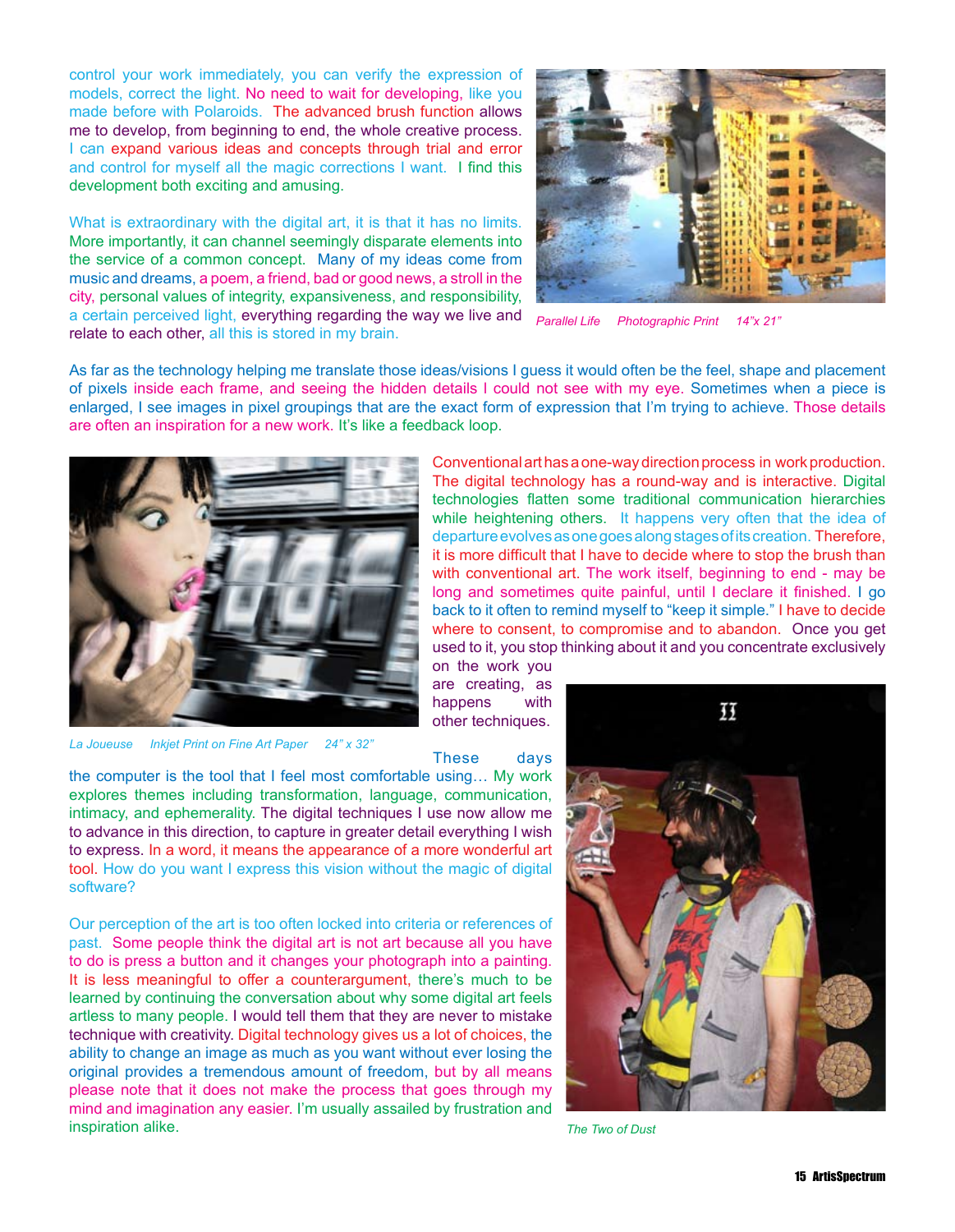My creative works are characterised by the use of the digital collage technique, which follows the same composition criteria as traditional collage. Programs are just like any other art tools. To me they're the same as brushes, cameras

or clay. The only change has been the tools I use; the method itself continues to be the same. Line, shape, color, composition, etc…they're all the same no matter what tools the artist uses. Digital technology is a means, not a end (for me) in the creative process. Combining numerous materials and disciplines usually causes both tension and evolution, What people sometimes find hard to realize, is that the computer does not do the work. For me software is just a means to create my vision and my imagery. Digital technology aids in these efforts as a means of documentation, conduit for communication, and means of distribution.

Some people do not take easily to changes or to new technologies. Many of those we currently know (photography, cinema, etc.) were originally questioned and criticised by those who feared change. Yet as audiences, we still seek gatekeepers, because they can help direct our search for "art". Digital art doesn't overthrow the traditional world of art, but rather offers artists new tools, it's the artist that gets to call what they do art….right? The creative impulse sees no barriers between different media and genres.

The creative impulse will hit its chosen artist with a full-body slam, demanding to be manifested. To get what I see with my mind's eye, can be an obsessive creative process where I hole up in the studio and forget to eat or sleep. Recently I walked past an orchid, in my imagination I "saw" a threadlike and contorted woman. l started out by cropping and changing some original colors. I turned the shadow solid black and made the entire background red. I allowed myself to add or remove a



*The City #13 Inkjet Print on Fine Art Paper 20" x 15"*



*Untitled Digital Photography 20" x 20"*

flood of details. A particular light of which I had not thought displayed in each layer respectively. An additional detail collected at another moment expands various ideas and concepts which are actually very deliberate. The unlimited potential once assembled, tried to resemble a figurative vision. The virtual presence of imagined other humans, a sensitive reflection. A wonderful digital search for authenticity, a manipulation of the spirit honest to bashful intimacies. I have never shown that piece, very few people were invited to experience it or know about it.

Today l feel that the sky is the limit :) The thinking based on a traditional art genre is getting more expansive and interactive. I think that the development of digital techniques in the art world is constant and unstoppable. Technology has often been compared to the human body, or theorized as an extension of the human body. In turn, it echoes humans, with all our sweet idiocies and short-sightedness. The prejudice of everything against the digital techniques will hopefully be getting gradually lost. Digital art is here to stay, it is just a matter of time before we finally accept this. Digital techniques expand the possibility of the art more deeply, and widely using them or not will depend on the needs of each particular artist and on how they contribute to improving the artist's

creative process. The digital tool will open wide the door of the art to everyone, l can see it form right in front of my eyes. It's not a cut-and-dried phenomenon; it's thorny, confusing, fast-changing, and a hell of a lot of fun. Absolutely!

www.hobana.cocolog-nifty.com www.levelgreen.com/art www.alainlacki.com www.gomezisart.com www.magdalen.com www.shifrart.com